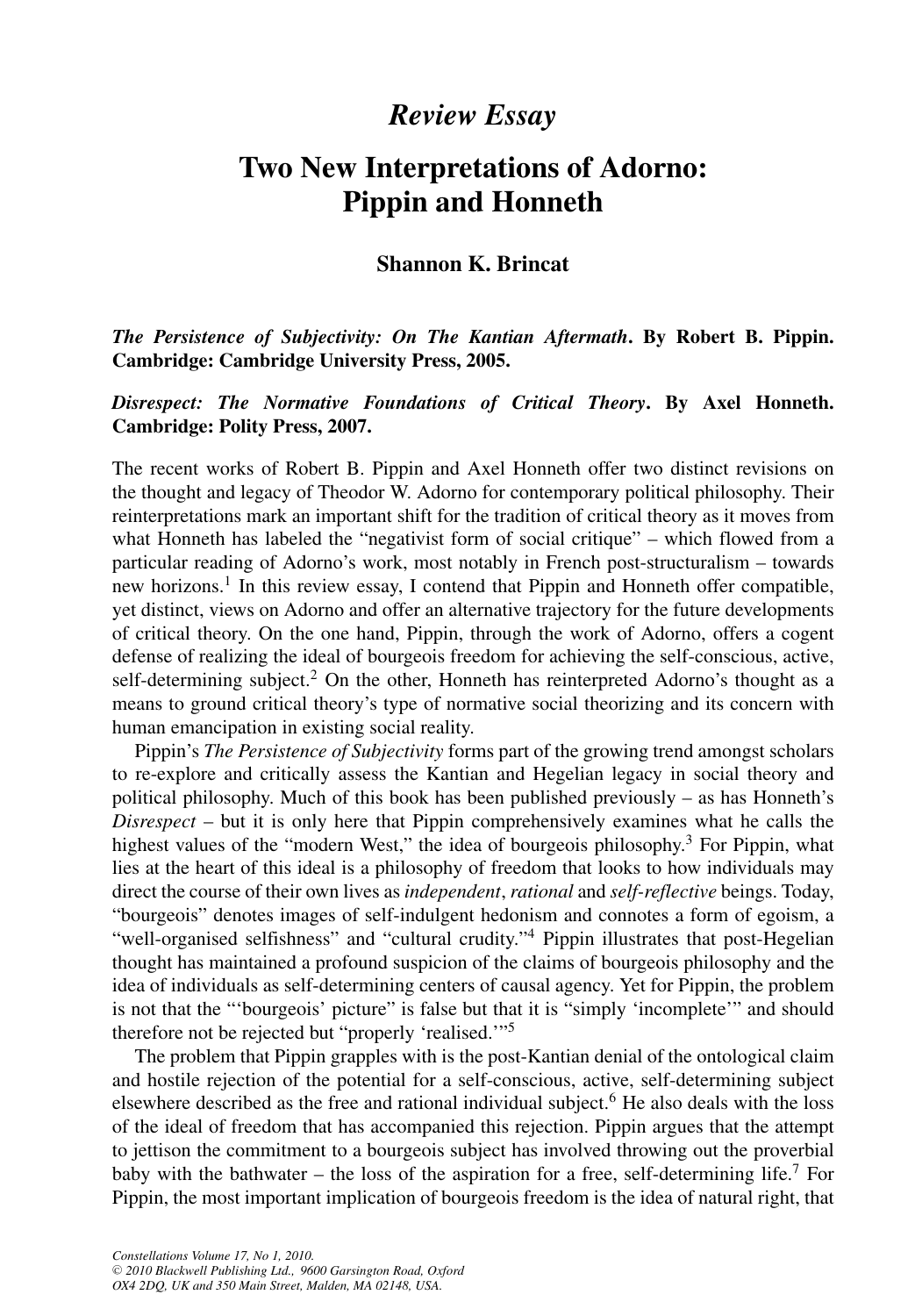by just being *human*, everyone is placed under an obligation to act in ways consistent with the availability of action for all. For Pippin, the Owl of Minnerva still rests firmly on its perch and the appeal of the bourgeois notion of right cannot, and has not, been explained away by some new philosophical insight.<sup>8</sup> Ultimately, the problem is not the ideal of a free subject but the matter of its incompleteness in modern life – how the subject continues to be torn apart in the conditions of modernity. Hence Pippin appeals to overcome what Marcuse correctly identified as the "one-dimensionality" of the modern subject.<sup>9</sup>

Pippin approaches the problem of what he calls *genuine* subjectivity through asking what are the conditions under which one could actually "*lead* a life," that is, acting as and experiencing oneself without being determined by exogenous requirements, the will of others, or the distortion of false consciousness. He condemns modern life for obliterating this possibility and yet remains hopeful in finding *shared reasons* that may provoke transformation in the normative structure of society through modernist art, literature and philosophy. These areas are deemed as particularly important in attempting to understand the "fate" of the bourgeois ideal of the free, rational, self-determining subject. In this vein, Pippin critically interrogates a host of theorists who challenge the legitimacy or potential of a free, bourgeois subject.<sup>10</sup> And, in what I regard as one of the central chapters of the book (Chapter 5), Pippin offers a critique of Adorno by questioning what characteristic of modern society (broadly conceived as Western, Enlightened, and capitalist) allowed Adorno to regard it as "false."<sup>11</sup> The typical criticism of modernity suggests that while bourgeois societies understand themselves to be expanding individual liberty, such societies are, in reality, "systematically unfree" so that either the ideal of freedom within modern society is internally false or its representation of freedom is false. Pippin finds however, that Adorno moves far beyond such arguments and goes so far as to treat Kantian, bourgeois philosophies of freedom as manifestations of what he terms the "philosophy of identity."12 For Adorno, the psycho-dynamic logic within modernity is excessively "identitarian" and involves a process by which the subject is identified (or totalized) and that regulates the subject and experience, leading ultimately to reification. This form of identitarian thinking is taken as the cause of the modern world's pathologies as described in Adorno's *Negative Dialectics*, which is the focus of Pippin's analysis.<sup>13</sup>

Pippin challenges Adorno's account by arguing that it is based on a distorted picture of Western modernity and that the assumed drive to reification/identitarian thinking functions as an "unexplained explainer" within his theory. That is, Adorno gives the impression that all predication is a form of identification whereas, for Pippin at least, Adorno should have distinguished between "identifying" and "identity thinking" and perceived that the object need not be exclusively identified within conceptually determining markers.<sup>14</sup> Pippin observes that within the critique of identity thinking, Adorno treats bourgeois freedom as *ideology*, criticizing both its incompatibility in the modern world and its implication with scientific determinism.<sup>15</sup> Firstly, Adorno alleges that when the bourgeoisie changed from a revolutionary to a conservative class, its concept of freedom grew obsolete without being realized.<sup>16</sup> The Kantian notion of the self-legislating subject existed and exists within the historical "bourgeois world" – replete with its myriad forms of inequality – and hence modernity's "contradiction" lies in the incompatible way in which the modern subject experiences themselves as "now free, now unfree."<sup>17</sup> Secondly, Adorno views Kant's *Third Antinomy* as implicating freedom within scientific determinism, which Adorno contends cannot be rationally combined. It is this impossible marriage that is the source of the many pathologies in bourgeois society.<sup>18</sup> While Pippin agrees with Adorno that the problem of this modern idea of freedom arises not because of *bad* philosophy but because it was set in a world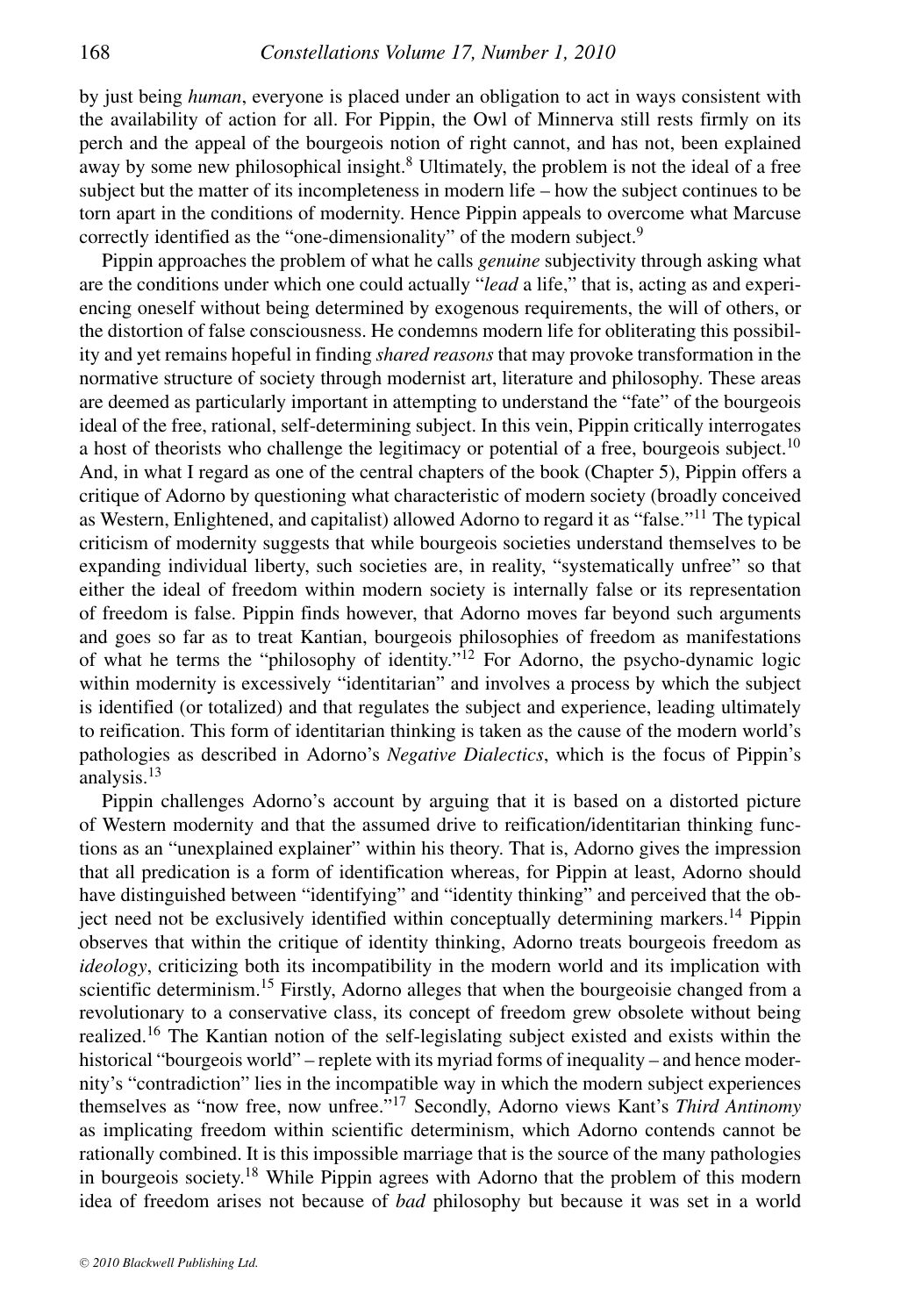of property-owners committed to rigid scientism, Pippin diverges with Adorno at the point where Adorno links this conception of identity thinking "with little or no justification" to bourgeois society itself, which for Pippin is "too great a stretch."<sup>19</sup>

Yet despite Adorno's concern against identity thinking, Pippin believes that Adorno nevertheless gestures toward an extension of the bourgeois ideal of "realized freedom" as evidenced in Adorno's praise of Kant's *Principle of Justice*. <sup>20</sup> Pippin thus attempts to reduce the postmodern or negativist qualities of Adorno's thought and goes so far as to contend that Adorno in fact provides utopian anticipations of a "reconciled life of the free."<sup>21</sup> By combining Kant's explanation of the susceptibility of man to weakness or immorality as a profoundly social condition *with* the insight into the necessity of social conditions to form an independent, rational, self-reflecting life, Pippin ultimately argues that there are social conditions in which such a life would be more, or less, likely. Pippin then uses this foundation as the basis by which to conclude that reconciliation (without identitarian domination) must await the transformation of our understanding of freedom to a fuller conception that does not defer to the non-identical but is made in relation to human others – freedom as "being with self in others."<sup>22</sup> As such, it could be argued that we can critically re-direct the thought of *Negative Dialectics*towards the affirmative ends of subjectivity, i.e. to employ non-identity to champion the plurality of subjectivity and to preserve identity as a means of human freedom. Such an approach, I deem, would be consistent with Pippin's defense of the ideal, "rational and free" subject without the need to throw out Adorno's valid criticism of identitarian thinking with the bathwater – to exercise this tired metaphor once again. That is, we could maintain the principle of non-identity without deference to it's essentially negativist social implications (as exuded in postmodern literature) and instead view it as a means to promote the free, rational, self-determining subject by rendering a fuller conception of freedom embedded amongst social relations.

It is this type of approach that has animated Honneth's thought. And his most recent work, *Disrespect*, makes yet further inroads into this groundbreaking form of social theory. It is for this reason that Nancy Fraser has rightly called Honneth's recognition theory "the most ambitious philosophical undertaking of our time."23 Many of the essays contained in this new volume make reference to Adorno and in ways that, like Pippin, eschew its perceived orientation towards "negativist social critique" and attempt to re-capture its critical function for social theory.<sup>24</sup> So while both Pippin and Honneth agree that Adorno "vacillates helplessly" between philosophical reflection and aesthetic experience,<sup>25</sup> Honneth re-interprets key aspects of Adorno's thought in ways far different from Pippin – though their conclusions are seemingly compatible. For Honneth, the early work of the Frankfurt School was marked by "historical-philosophical hopes of progress" and none of them, even Adorno at this time, "doubted the prospect of an emancipatory transformation."<sup>26</sup> However, with the rise of fascism and Stalinism, such hopes faded and were replaced with critical pessimism, which is most clearly set down in Horkheimer and Adorno's *Dialectic of Enlightenment*. <sup>27</sup> Here, Horkheimer and Adorno traced back the causes of totalitarianism to the beginnings of human history and argued that the social-pathologies of totalitarianism could only be understood as a pathological development in the *entire* process of civilization, that is, from the very "first act of rational control over natural processes."<sup>28</sup> This instrumental command over nature led directly to the formation of social systems of domination, with totalitarianism being its logical endpoint. The dialectic proceeds from an attempt to control the forces of nature around us (as the actions of the mythical hero Odysseus attest to the beginning of the book), and ends with our being controlled by the seemingly uncontrollable forces of instrumental domination in modernity. However, Honneth argues that the problem with this thesis is that it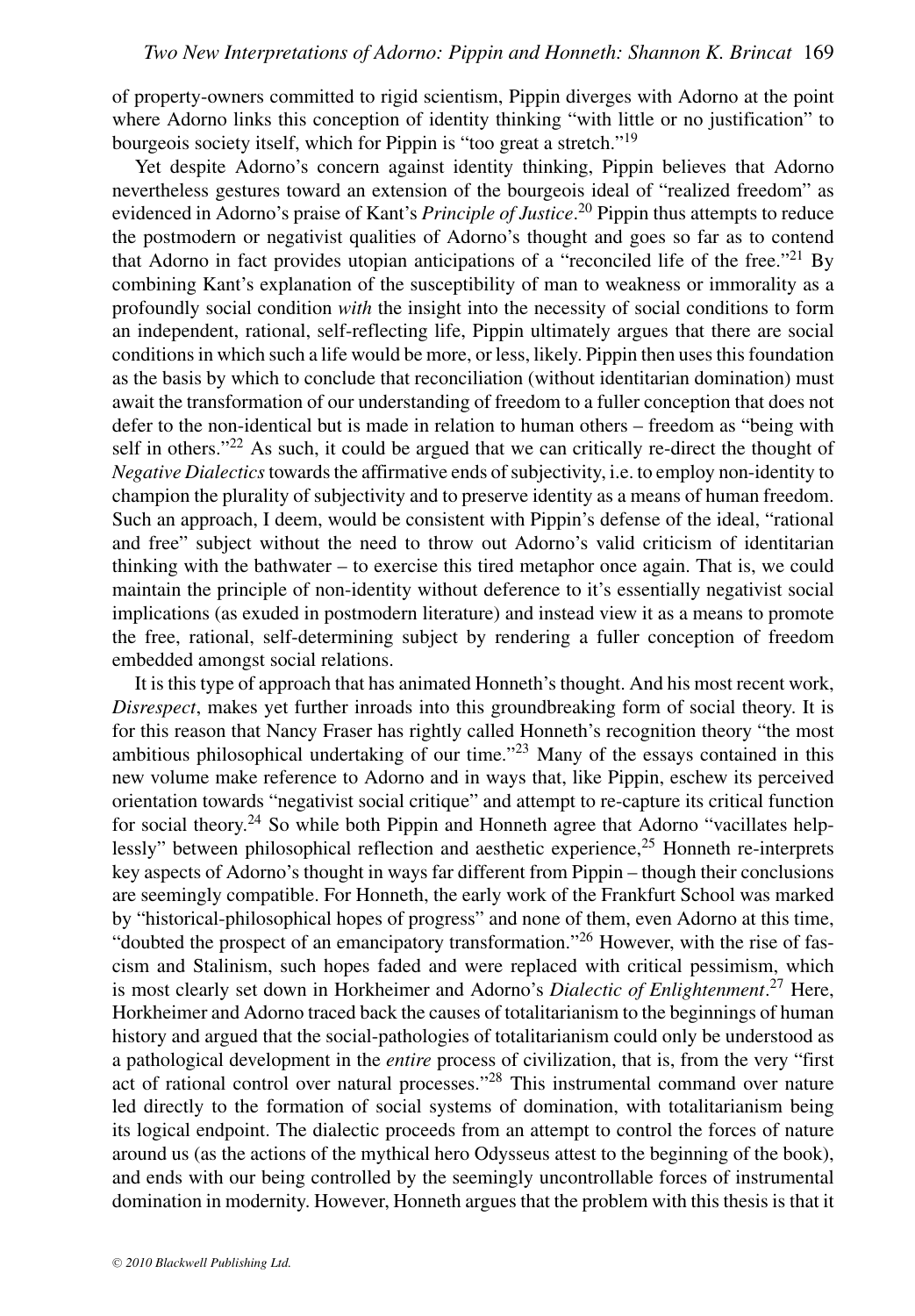excludes many factors that do not stand in direct relation to either instrumental rationalization processes or totalitarianism and, therefore, casts an all-encompassing net of "pathology" over the process of civilization as a whole. The advancements of legal freedoms, democracy, and the broadening of individual action – the very developments that "provide the background against which social pathologies can appear as historical misdevelopments at all" – are recast as being pathological themselves.<sup>29</sup> In distinction, Hannah Arendt's analysis in *The Origins of Totalitarianism* finds that totalitarianism can only emerge in modern societies whereby the technical activities of production suppress the practices of public deliberation<sup>30</sup> and, for Honneth, it is Arendt's view that is "more close to reality" than the ruminations found in the *Dialectic of Enlightenment*.

Honneth continues to focus on the work of Adorno, the historical formation of domination, and the juxtaposition between immanent and external forms of social critique in Chapter 2, which is, in many respects, the key chapter of *Disrespect*. This chapter is dedicated to offering a re-interpretation of the *Dialectic of Enlightenment* which Honneth fears is in danger of becoming a "stranger" to us, without any hope of "relevance in the present."<sup>31</sup> While Honneth affirms that the theme of Adorno and Horkheimer's work is still topical, the theoretical means by which it attempted to show the convergence of fascism and Stalinism and the processes by which forms of domination are established is no longer convincing. Honneth locates the fundamental issue as being a methodological one; between a social criticism based on the "immanent" ideas of the good and those that possess standards of "external" value. $32$  The latter's use of some transcendent standard adopts an alien perspective that is too distant from society to be applicable within it, leading ultimately to totalitarian consequences. Here, "the idea of the good is drafted over the voices of those affected, an idea just waiting to be misused politically by a power-obsessed elite."<sup>33</sup> Some have interpreted the *Dialectic of Enlightenment* in this way as a dangerous form of "apocalyptic social critique," others as poetic work of art – both of which, Honneth alleges, displace its relevance as a form of social critique for contemporary society. In distinction, Honneth shows how this text is a "special type of world-disclosing critique" which reveals the pathological character of social relations but *not*, in accordance with Arendt's views advanced earlier, that they are a problem of civilization *in toto*. 34

Here, Honneth argues that there are two problems with forms of social criticism that rely on "context-transcending" standards. Firstly, any normative critique of society presupposes a certain "affirmation" with that culture in order for it to identify the social maladies therein. Social critique can only be understood, and can only understand society, by being part of the same "language game." Secondly, those forms of social criticism that refer to external standards assume an approach that is far too distant and represents an elite form of knowledge that is prone to manipulation.<sup>35</sup> Richard Rorty is representative of this first position as he advances the epistemological claim that beyond "language games" there is no truth that could ground such a context-transcending critique.<sup>36</sup> Michael Walzer, on the other hand, relies on the perspective of the "local judge" to provide a justifiable form of critique *within* an established society.<sup>37</sup> By focusing on the normative question of whether the norms we rely on have to originate in local culture or correspond to context-transcending principles, both suppose that a condition of social injustice is the legitimate object of a critique of society.<sup>38</sup> Consequently, Honneth finds that both approaches agree with the method of an "immanent correction of social maladies," but he argues that this is a restrictive schema as it looks *only* to such "social maladies." Fortunately, Honneth suggests that there is an alternative: if liberal societies experience violations of the "norms of justice" then this will be able to ground a second, "external" form of social critique. He proposes that we should consider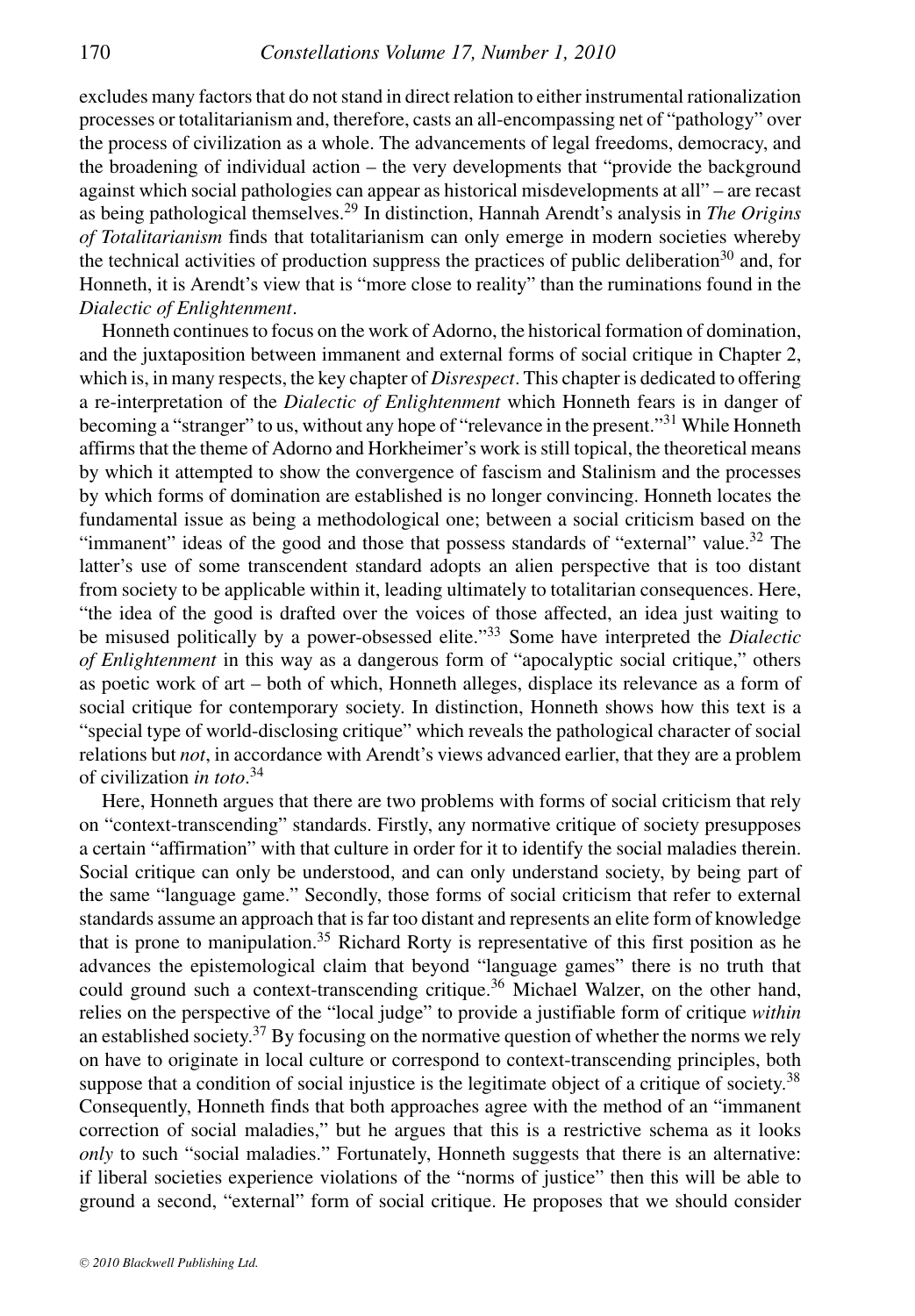"not just the way claims are satisfied to be false, but to regard these claims themselves as being in some respect 'false'. We could also be convinced that the entire mechanism by which our claims or desires are generated is suspect."<sup>39</sup> The first part of this statement deals with violations of principles of justice, whereas the second refers to "unwholesome" or "anomalous" conditions that presuppose "social perfection" as its standard. By claiming that a society's characteristics have taken a "wrong turn" to such unwholesome and anomalous conditions implies that a "set of social relations has violated the conditions which constitute a necessary presupposition of the good life." And it is these *mis*developments that Honneth conceptualizes under the term "pathology" and which are the focus of specific judgments of social criticism.<sup>40</sup>

The problem is the hopeless task of attempting to give a "rational justification" for this type of social criticism of "perfection" or the "good life," and it is on this issue that the work of Adorno and Horkheimer is reinterpreted by Honneth as a means of overcoming this impasse. Honneth concedes that we cannot reason "carelessly of universal conditions of the good life" or the objectivity of assumptions about "human nature," nor can we overshadow value pluralism which seems to exclude the possibility of "assuming socially shared beliefs of the good."<sup>41</sup> This would seem to preclude any rational way of justifying the normative judgment of social pathologies, despite the abject need for such "critical diagnosis." Yet Honneth suggests that the possibility for such a "therapeutic self critique" in which "we can reach agreement on the appropriateness of our way of life" can be found in the rhetorical devices employed in the *Dialectic of Enlightenment*. The approach taken by Horkheimer and Adorno in this seminal work does not justify its normative judgments "rationally" but seeks to "evoke it intentionally in the reader" by "presenting such a radically new description of social living conditions that the latter suddenly acquire the new meaning of a pathological condition."<sup>42</sup> So instead of employing ethical arguments to defend an alternative vision of the good life, Honneth favors what he calls a "disclosing form of social criticism" that gives "such a radically new description of social reality as to alter our view of it fundamentally and change our value beliefs in the process." This form of critique draws on existing "linguistic resources" and by shifting meanings "reveals facts hitherto unperceived in social reality," thus opening up "a new context of meaning." It changes the preconditions of the "evaluative discourse" of society, and by shifting the meanings of given social "facts," makes the facets of social reality more visible.<sup>43</sup>

As such, Honneth offers an alternative way of reading the *Dialectic of Enlightenment* as a "device of rhetorical condensation" that rejects any anthropological or metaphysical interpretation. In this light, Adorno and Horkheimer deliberately provoke us to "perceive parts of our apparently familiar life-world in a different way, so that we might become attentive to their pathological character."<sup>44</sup> Honneth identifies a series of such rhetorical devices through which Horkheimer and Adorno apply this radical critique: the *narrative metaphor* or *illustration*, such as of the Odysseus myth, which aims to reveal the violence behind the mechanisms of social discipline; the use of *chiasmus*, the joining of two phrases or words that casts a new light on combinations of meanings which collapses their familiarity (i.e. the phrase the "culture industry"); and *exaggeration*, by which a certain characteristic is presented in a "grotesque or shrill way" that renders visible what was hidden within accepted meanings.<sup>45</sup> In this way, Honneth argues that the *Dialectic of Enlightenment* offers a "model of evaluative world disclosure" through narrative illustration, chiasmus and exaggeration that reveals familiar aspects of capitalist culture in a "completely new light." These social practices become visibly "pathological" through the use of this array of rhetorical devices, which unveils them as contradicting "the conditions of the good life." Yet, Honneth is not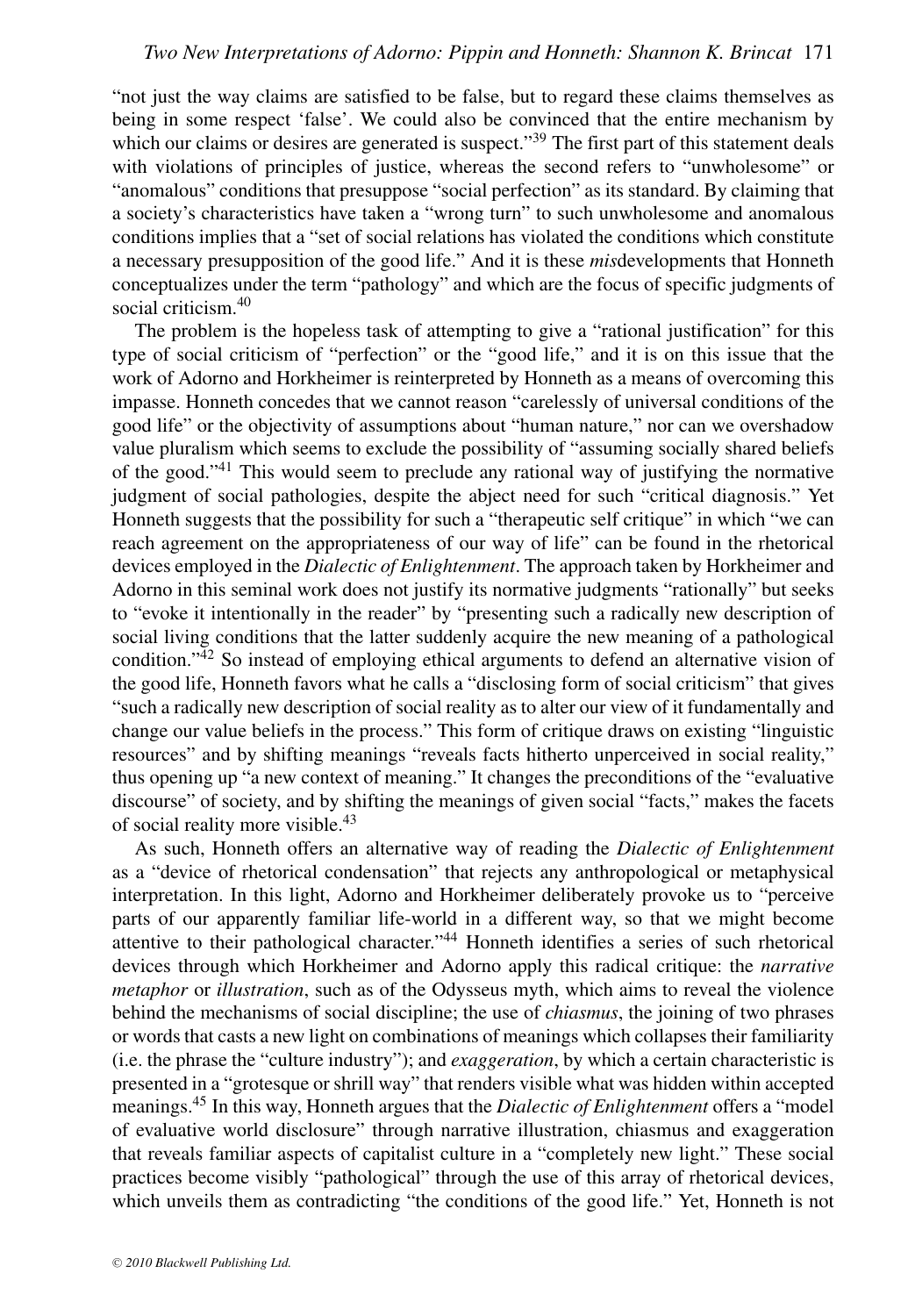blind to the limitations of such an approach and alerts them to us unswervingly. While it offers an "unfamiliar perspective" on our existing social world, it does not provide a device to prove that things *are* actually that way. Its truth is dependent on the possibility that the "society it describes will one day agree to accept its new descriptions, and thus change their social life practices"<sup>46</sup> – an end that cannot be determined but only hoped for.

Following from this, Honneth argues in the third chapter that the original project of the Frankfurt School – its attempt to critically diagnose social reality – has ceased to exist in unmodified form.<sup>47</sup> Horkheimer and Adorno had remained bound to a Marxist "functionalism" but the problem arose that they were dependent upon a "pre-theoretical resource for emancipation whose very existence could no longer be proved empirically." Particularly after the post-World War II period, Adorno could no longer find any trace of an "intramundane transcendence" in the social culture of everyday life.<sup>48</sup> The turn towards Adorno's "historicophilosophical negativism" in *Negative Dialectics* thus marked the point where critical theory could no longer link critique *back* to social history and in the *Dialectic of Enlightenment*, the sole remaining place for such "intramundane transcendence" was said to be in modern art.<sup>49</sup> Adorno's negativist social critique in his later writings became "radicalized" and prognosticated the "self-dissolution of the social core" – a theme that was taken up particularly by French post-structuralism.<sup>50</sup> According to this tradition, every form of critique that attempted to locate itself within social reality must itself be considered "impossible" since reality itself is taken to no longer "harbour social anomalies even emancipatory interests of attitudes." These "negativist social theories" tied to Adorno's work attempted to diagnose the types of instrumental reason that were seen as "life-threatening"; the power of "technology, science and systems of control."<sup>51</sup> For Honneth, even the other theoretical current of critical theory, Habermas's theory of communicative action, ultimately agreed with the "pessimistic" form of social critique found in the "negativist current" of contemporary critical theory. This is because the colonisation of the life-world threatened to "dissolve the social core of society."<sup>52</sup> Appropriating Adorno's critique of reification in this way, both of these trajectories of critical theory held that social theory is closed to any "intramundane elements of transcendence."<sup>53</sup>

However, Honneth offers an alternative path away from these negativist trajectories. The task for contemporary critical theory is to identify some other empirical experience that offers a "pre-theoretical indication that its normative standpoints have some basis in social reality"<sup>54</sup> and Honneth locates such an interest in the pathologies of disrespect. For Honneth, an alternative approach to social theory can be found in the direction of moral experiences that are not "aroused by a restriction of linguistic capabilities, but by a violation of identity claims acquired in socialization."<sup>55</sup> Here we see clearly that as much as Honneth relies on the legacy of Adorno, that he offers a way beyond and around its negativist implications for social theory by pursuing the real life moral experiences of recognition. For Honneth, the "social protests of the lower classes" are not set by moral principles "but by the experience of having their intuitive notions of justice violated" – the violation of their expectations of respect for their "own dignity, honour or integrity." Disrespect, or "moral injustice," occurs whenever "human subjects are denied the recognition they deserve" and this denial creates the moral feelings of "shame, anger or indignation."56 Honneth thus moves away from the negativist legacy of Adorno to his recognition theory and, in this way, the pathologies in the social forms of recognition move to the center of "critical diagnosis" in order to grasp the "disorders or deficits" in the social framework of recognition.<sup>57</sup>

To conclude, in each of their unique ways, both Pippin and Honneth have offered challenges to, and reinterpretations of, the legacy of Adorno. In so doing, they have shifted the trajectory of contemporary critical theory from the precipice of negativist tendencies which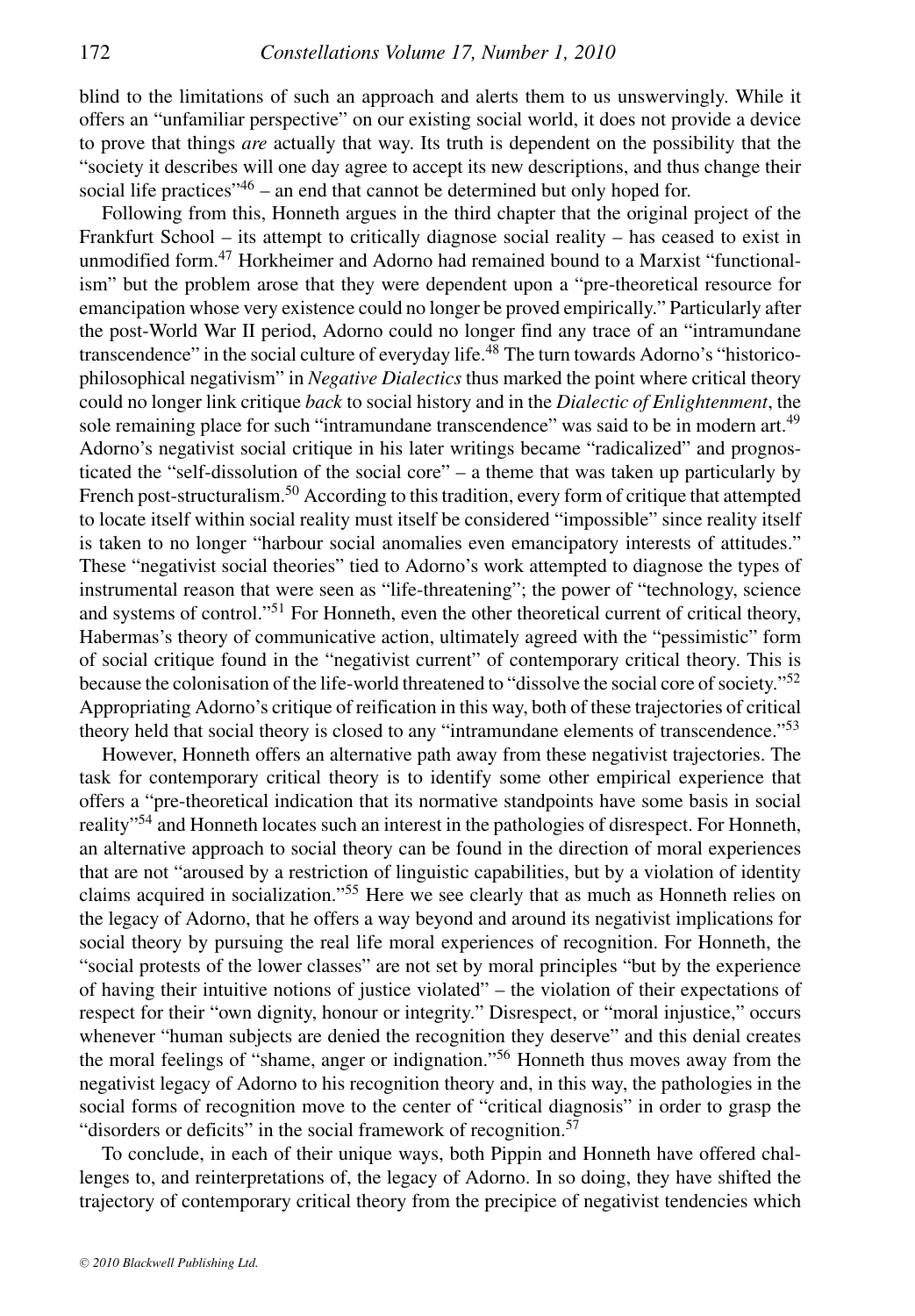threatened to dissolve its emancipatory project, towards a defense of subjectivity and the conditions of recognition, respectively. While Pippin and Honneth are disparate thinkers in many respects, their thought converges on the question of the possibility of a genuine subjectivity through, and with, others. The phrase "being with self in others" (*bei sich Selbstsein im Anderen*) is a sentiment they both share.<sup>58</sup> Pippin's commitment to attaining the "realised" freedom" of the *independent*, *rational* and *self-reflective* subject and Honneth's grounding of the normative foundations of critical theory in social reality through the processes of recognition remit a myriad of possibilities for the future emancipation of humankind.

#### **NOTES**

1. Axel Honneth, *Disrespect: The Normative Foundations of Critical Theory* (Cambridge: Polity Press, 2007), 66–67.

2. Robert B. Pippin, *The Persistence of Subjectivity: On The Kantian Aftermath*, (Cambridge: Cambridge University Press, 2005), 5.

3. *The Persistence of Subjectivity*, 1.

4. Ibid., 3.

5. Ibid., 2.

6. Ibid., 5, 9.

7. See Ibid., Chapter 2.

8. Ibid., 7–8.

9. Herbet Marcuse, *One Dimensional Man: The Ideology of Industrial Society* (London: Sphere Books, 1968).

10. These include Heidegger (Ch 3), Arendt (Ch 7), Strauss (Ch 6), Gadamer (Ch 4), Frank (Ch 8), McDowell (Ch 9) and Adorno (Ch 5). The latter half of the book then deals with the diverse "Modern Mores" (Part III) and "Expressions" (Part IV) that illustrate the status of the subject and the modern ideal of freedom through such diverse subject-matters as abstract art (Ch 13), medial practices (Ch 11), and literature (Ch 12) amongst others.

11. *The Persistence of Subjectivity*, 99.

12. Ibid., 103.

13. Theodor W. Adorno, *Negative Dialectics*, trans. E. Ashton (New York: Continuum, 1973).

14. *The Persistence of Subjectivity*, 104–105.

15. Ibid., 107.

16. *Negative Dialectics*, 215.

17. Ibid., 294–299.

18. Ibid., 214 and Pippin, *The Persistence of Subjectivity*, 110.

19. Poppin, *The Persistence of Subjectivity*, 111.

20. *Negative Dialectics*, 239 and *The Persistence of Subjectivity*, 111.

21. *Negative Dialectics*, 263 and *The Persistence of Subjectivity*, 112.

22. Ibid., 120. This is the general thrust of Pippin's claims throughout *The Persistence of Subjectivity*, though the specific content obviously differs in relation to the nuances of the different theorists. What is stridently maintained however is the continued return to the theme of defending the legitimacy of bourgeois freedom and demanding of society a "fuller" realisation of it.

23. Nancy Fraser, quoted in *Disrespect*, 2007.

24. For a general review of Honneth's *Disrespect* see Shannon Brincat, "Book Review – Axel Honneth's *Disrespect*," *Dialogue*, 6, no. 2 (2008).

25. The *Persistence of Subjectivity*, 106, note 17 and Honneth, *The Critique of Power: Reflective Stages in a Critical Theory of Society*, trans. K. Naynes (Cambridge, MI: MIT Press, 1991), 69.

26. *Disrespect*, 28.

27. Max Horkheimer and Theodor W. Adorno, *Dialectic of Enlightenment* (Stanford: Stanford University Press, 2002).

28. *Disrepspect*, 29.

29. Ibid., 30.

30. Ibid., 28, note 46, citing Hannah Arendt, *The Origins of Totalitarianism*, (New York: Harcourt, 1951).

31. *Disrespect*, 49.

32. Ibid., 50.